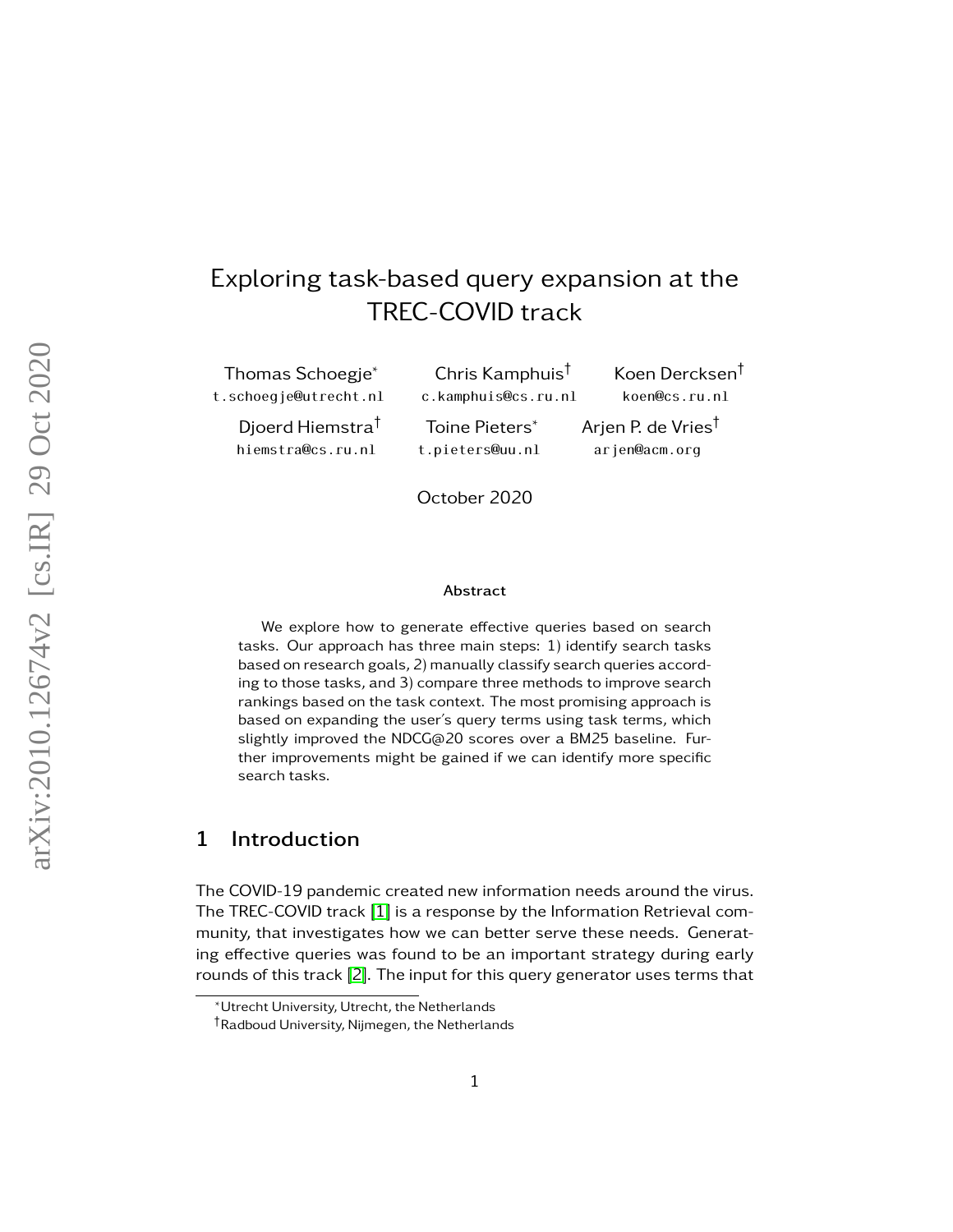may not be available during a real life ('naturalistic') search process. We explored an alternative query formulation based on search tasks.

In our approach, we group the search topics into typical search tasks, which in turn provide context for improving search results. The three main steps in our approach are 1) to identify the search tasks, 2) to classify search queries into search tasks, and 3) to improve search results based on the task context.

The first step is to identify potential search tasks, which we base on the key COVID-related research goals that were identified by a number of organizations.

The second step is to classify search queries into tasks. We compare automatic classification to manual annotation, and, due to low automatic prediction accuracy, settle on manual annotation for our approach.

Finally we change search rankings based on the task context. Three methods are introduced and compared to bm25 (Anserini) baselines. The most promising method is a query generation approach based on task term expansion, although it did not yet yield significant improvements over the baseline. The second re-ranks search results based on doc2vec, and the third re-ranks based on the publication journal.

Using this approach, we explored task-based query expansion with three research questions:

- RQ1 Does term expansion with task terms improve results compared to using only query terms?
- RQ2 Does term expansion with task terms further improve the query generated by the University of Delaware's query generator?
- RQ3 Is the task categorization able to represent the topics introduced in later rounds?

The expanded query in RQ2 refers to the successful approach to query formulation found during early rounds on the TREC-COVID track [\[2\]](#page-13-1). These are taken from the TREC search topics' question attribute, which is a sentence that describes the search topic's information need in natural language. RQ2 tests if the tasks and the topic query terms are independent sources of information.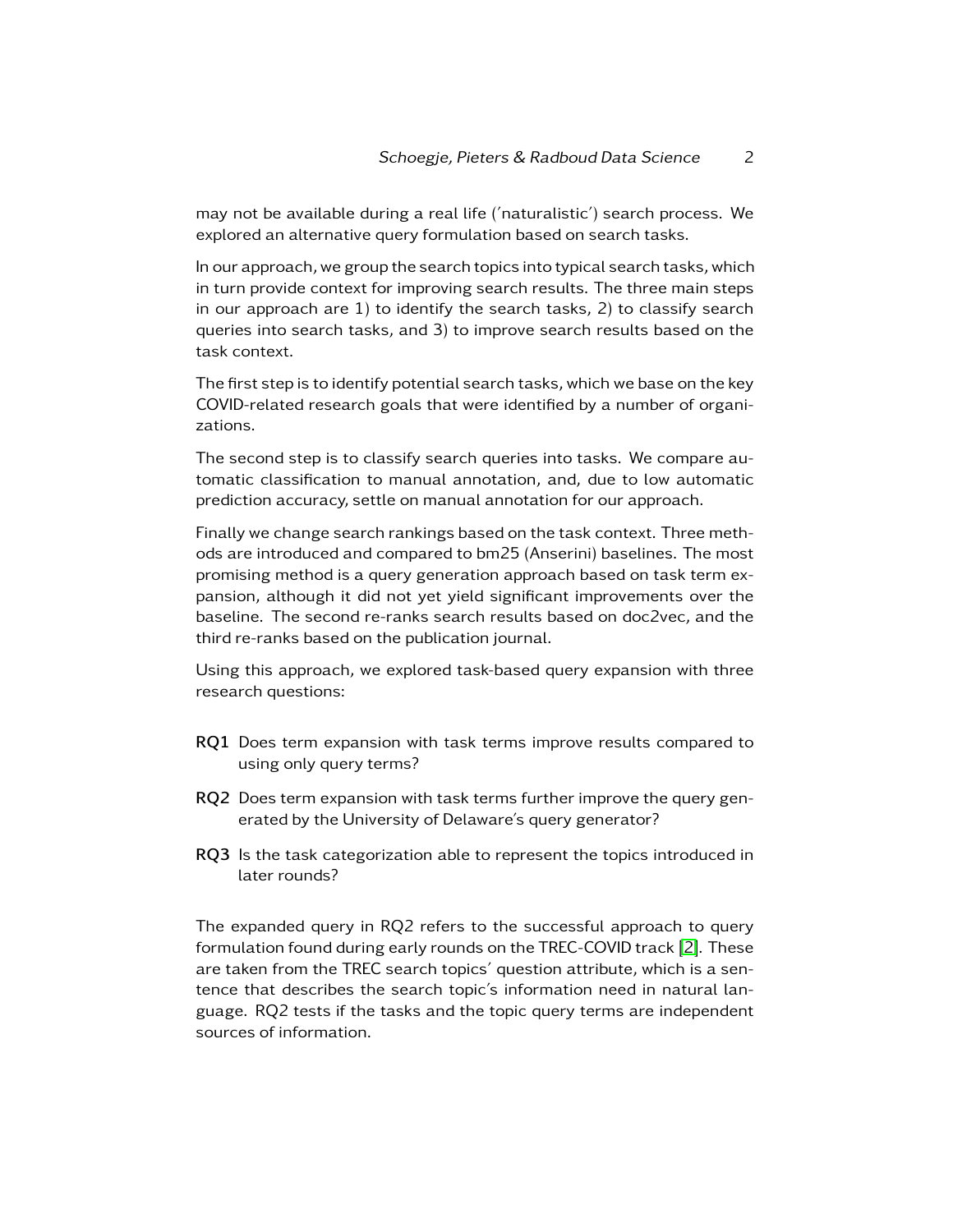In the following Section we give background information on the TREC-COVID track. Section 3 contains related work to our approach, which is introduced in Section 4. During Section 5 we present our experiments and results. We present our conclusions in Section 6. As our approach was rather explorative, we report with some of the negative results and dead ends in Section 7.

# 2 Background

## 2.1 CORD-19 dataset

The CORD-19 dataset is a collection of scientific literature on the coronavirus  $[3]^1.$  $[3]^1.$  $[3]^1.$  $[3]^1.$  It was created by the Allen Institute for Artificial Intelligence to stimulate data science research related to the virus The CORD-19 dataset is a collection of scientific literature surrounding the coronavirus. At the time of publication daily versions of this dataset are being generated by performing a COVID-related query within a number of repositories of medical literature. These include preprint repositories (e.g. BioRXiv) and peerreviewed repositories (e.g. PubMed). Metadata and full-text access were gathered for most documents. Some clustering was performed to de-duplicate results.

## 2.2 TREC COVID track

The TREC-COVID challenge organized the IR research by creating search topics and evaluating search rankings. This was done over the course of five rounds, each of which introduced new topics and provided evaluations of the newest search rankings. A diverse set of simulated search topics were developed based on the diverse and evolving information needs of users during the pandemic  $[4, 1, 5]$  $[4, 1, 5]$  $[4, 1, 5]$ .

Each search topic includes three fields: a query, the question a user is trying to answer (a natural language sentence), and a slightly longer narrative giving context on the search topic.

Search rankings, known as runs, were evaluated each round by taking the top-ranked results in a run and asking people with some domain expertise

<span id="page-2-0"></span><sup>1</sup>Available at <https://www.semanticscholar.org/cord19>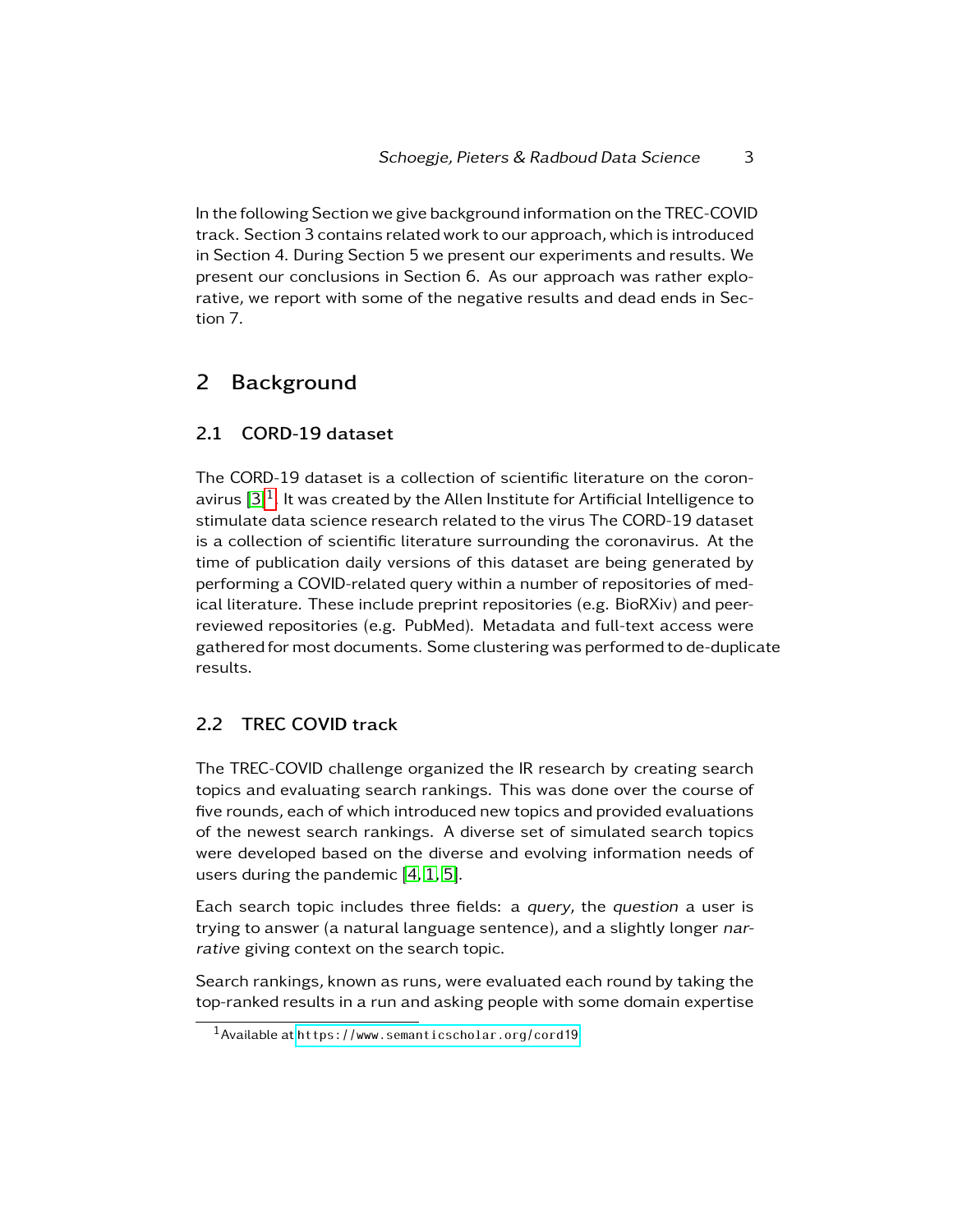whether a given document was indeed relevant to the search topic. These relevance assessments were collected for all runs. Each research team was allowed three runs in each round and five additional runs in the final round. In order to avoid the situation where teams prioritize documents that are known to be relevant, the evaluation each for round used only the residual dataset (the dataset without the previously judged documents).

## 3 Related work

One of the most influential papers in identifying the goals behind search was Broder's taxonomy of web search [\[6\]](#page-14-2). Rose and Levinson identified three steps necessary for supporting search results based on such tasks [\[7\]](#page-14-3). The first step is to identify the search tasks. Previous work has typically identified tasks based on some form of query log analysis (e.g. [\[6,](#page-14-2) [7\]](#page-14-3)). The second step is to associate these tasks with the search queries that were issued. Völske et al. compared a number of methods for mapping queries to tasks, and found that an inverted index-based method performed best, with an accuracy over 60% [\[8\]](#page-14-4). In this approach the tasks are indexed in a small search engine, and the classification occurs by retrieving the top result for a given query. Over the course of a search session, it may also be possible to use search behavior signals to identify user tasks [\[9\]](#page-14-5).

The final step to task-based ranking according to Rose and Levinson is to exploit the search task information to improve results. Early rounds of the TREC-COVID track proved term expansion to be a valuable tool for improving search results [\[2\]](#page-13-1). The new terms were based on the context that was added to each query in the TREC topics, specifically the topic's question attribute. This approach extracted all biomedical named entities in the topic query and topic question using  $ScispaCy[10]$  $ScispaCy[10]$ , and used these terms as the new query.

## 4 Method

Improving search results based on knowledge of the user's search tasks involves three main steps:

1. Identifying the potential search tasks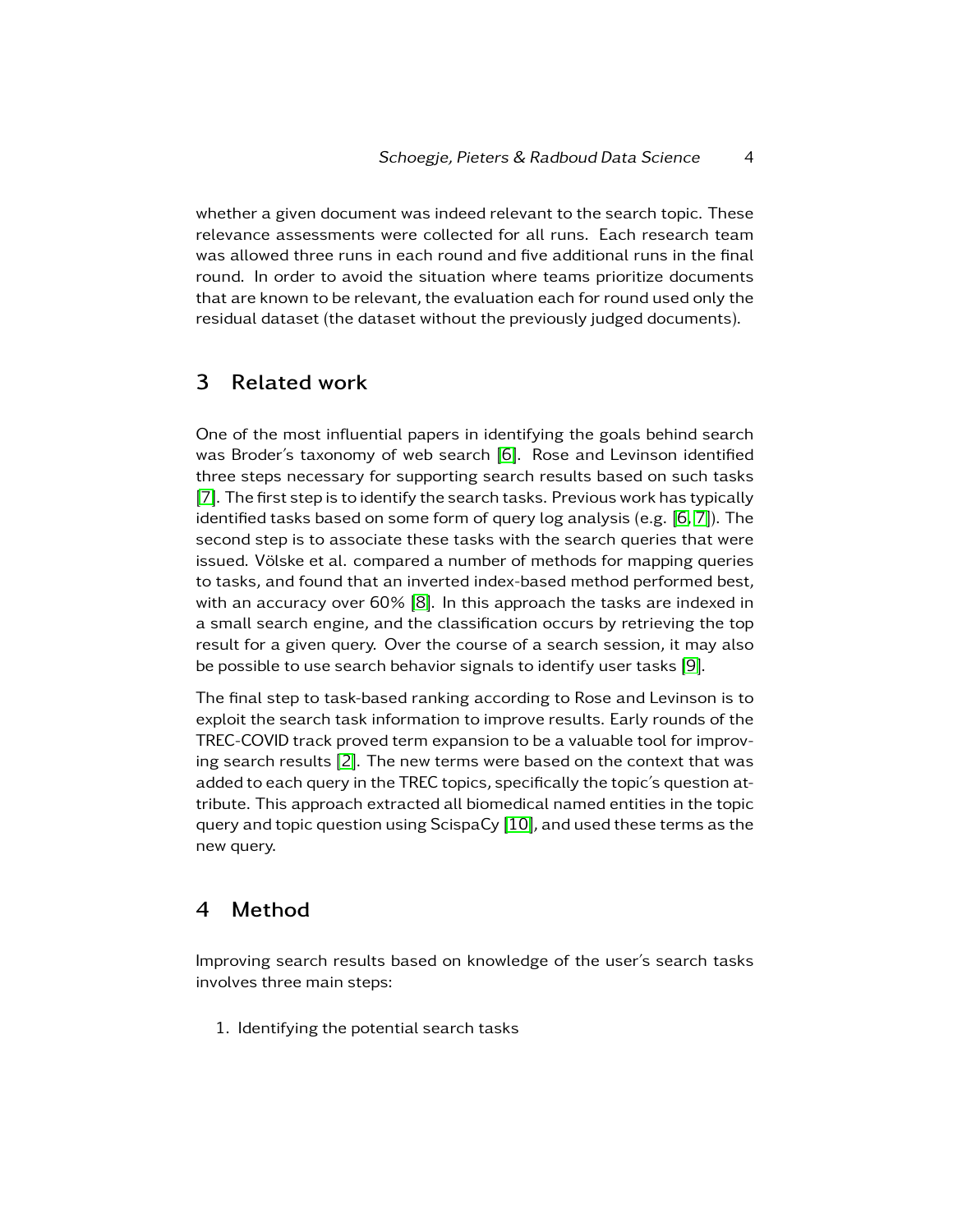- 2. Mapping the user queries to these tasks
- 3. Improving search rankings based on their search tasks

### 4.1 Identifying tasks

Potential search tasks in this domain need to be identified and gathered in a task framework. We base these tasks on the research goals that have been identified to deal with the pandemic. One source of research goals are the tasks in Kaggle's "COVID-19 Open Research Dataset Challenge" , which was published alongside the original CORD-19 dataset [\[3\]](#page-13-2). It identifies ten tasks for data scientists to approach using the literature, which are shown in Table 1.

To test whether this set of tasks is has a consistent and complete explanatory power, we test whether it can explain the research goals identified by another source. The second source of COVID research goals that we use for this is the WHO's Roadmap to COVID-19 research [\[11\]](#page-15-0), which proposes nine main research goals. We find that the Kaggle goals are a superset of the WHO goals. The WHO roadmap contains less goals, and these are more specific (e.g. the Kaggle 'the vaccines and therapeutics' goal corresponds to the WHO's 'vaccines' and 'therapeutics' goals).

The data representation of a tasks depends on the (re)ranking method used to improve search results. These are based on a title and text description of approximately 220 words.

## 4.2 Query-task mapping

A manual and automatic task classification are compared where. In both approaches each query is classified into one task. The manual classification was performed by the first author by matching words in the topic fields to those in the task descriptions (with some liberty taken with regard to hyponyms and synonyms). In general, manually annotating search tasks based on a query alone can be difficult due to the ambiguous nature of search intentions, and thus may not be accurate. In the TREC setting however, the annotator is able to use the information available in the topic questions and narrative in addition to the query terms.

The results of the manual query-task mapping are shown in Table 1. We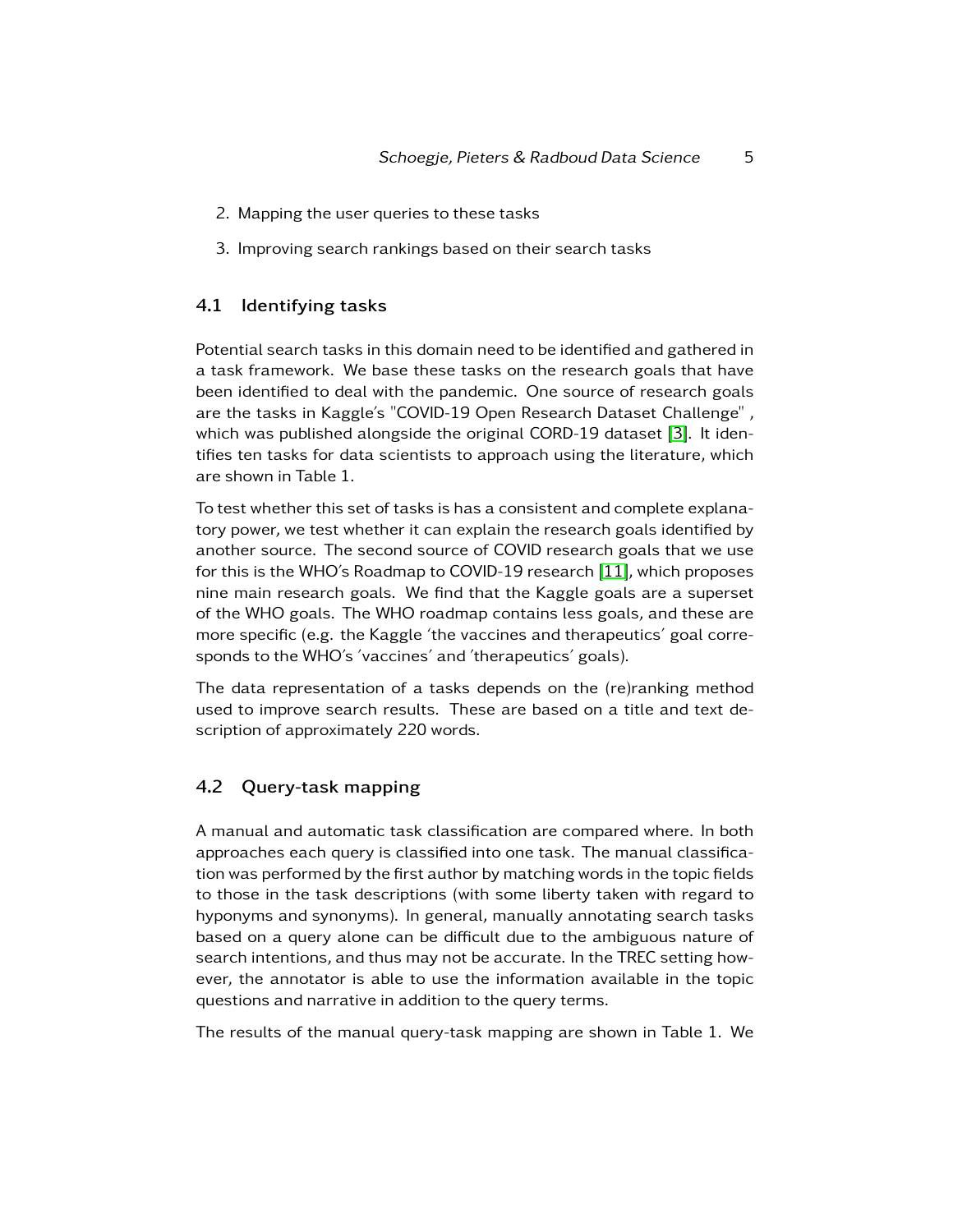Table 1: Numbers of topics per task as identified using manual query-task mapping. Comparing the original 30 topics to the set of 50 topics months later.

| 30T           | 50T | Topic ID's                           |
|---------------|-----|--------------------------------------|
| 7             | 10  | 1, 3, 12, 13, 14, 15, 20, 43, 46, 48 |
| 5             | 6   | 19, 21, 22, 23, 24, 40               |
|               | 6   | 0, 30, 31, 35, 36, 39                |
| 5             | 12  | 2, 4, 27, 28, 29, 32, 33, 37,        |
|               |     | 38, 41, 45, 49                       |
| $\mathcal{P}$ | 2   | 10, 16                               |
| 4             | 5   | 9, 11, 17, 18, 47                    |
| 1             | 1   | 8                                    |
| 5             | 5   | 5, 6, 7, 25, 26                      |
| 0             | 2   | 42, 44                               |
| 0             |     | 34                                   |
|               |     |                                      |

find that two tasks are represented by a significantly higher number of topics. These are tasks that contain actionable information for the searcher as an individual - how to prevent transmission, and how/when it could be treated. We compare the original 30 topics to the eventual set of 50 topics to see if the information needs changed over time. We notice that some tasks (e.g. transmission) were an immediate priority, whereas interest in other tasks (e.g. ethics) only later increased. One notable increase is in the genetics task. This reflects the comment online made by an organizer that, at some point, they realised that there were "not enough low-level biology topics" [\[5\]](#page-14-1).

Völske et al. compared methods for query-task mapping based on query logs. They found that the most effective method was to index tasks in a small search engine, and then rank these tasks by a query using BM25. A query is classified as belonging to the top ranking task. We compared this approach to manual annotation and find a 66% agreement between the methods, consistent with the findings of Völske et al. Because the agreement is low and we wish to focus on the potential of our task-based approach, we will focus on the manual annotation for the remainder of the paper.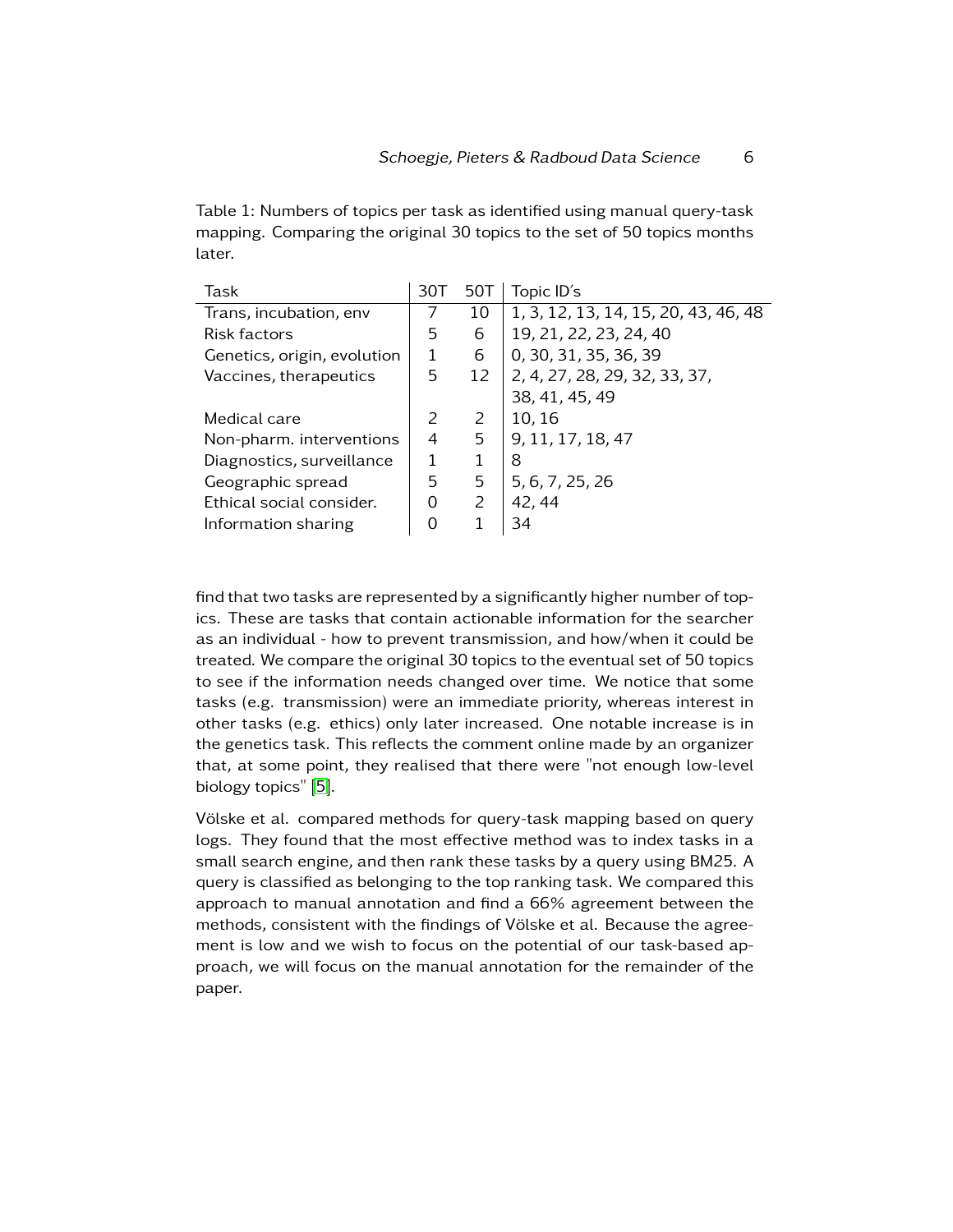### 4.3 Improving search rankings

We first introduce the baseline method, and then introduce three approaches to task-based ranking. The most promising of these approaches was query expansion based on task terms.

#### 4.3.1 Anserini baselines

The baselines we use to test our research questions during the main experiment are based on those prepared by that the Anserini team each round  $[2]^2$  $[2]^2$  $[2]^2$ . We consider two variants of the Anserini baseline:

- The query run ranks documents by BM25 on three different indices (full-text, title+abstract, title+abstract+paragraph). The scores for a document in those three rankings are combined using reciprocal ranking. The query consists of only topic query terms  $^3\!$  $^3\!$  $^3\!$
- The query+udel run does the same, but uses a query generated by the University of Delaware's (udel) query generator. The query generator appends a topic's query and question attributes and then filters all terms which are not biomedical entities. These are identified using ScispaCy [\[2\]](#page-13-1). This approach was a success in the early TREC-COVID rounds.

One interesting effect of combining these topic fields is that some terms are duplicated, which weights them more during the rankings. The query+udel run performed well in the TREC-COVID track since the early rounds (submitted as the fusion2 run).

#### 4.3.2 Re-ranking using Doc2Vec

The doc2vec approach to model task context involves training a doc2vec model on both the paper abstracts and task descriptions (which are of similar length). Results are then re-ranked based on a linear combination of

<span id="page-6-0"></span><sup>2</sup>Further details available at [https://github.com/castorini/Anserini/blob/](https://github.com/castorini/Anserini/blob/master/docs/experiments-COVID.md) [master/docs/experiments-COVID.md](https://github.com/castorini/Anserini/blob/master/docs/experiments-COVID.md), accessed August 2020

<span id="page-6-1"></span> $3$ This differs slightly from the fusion1 runs submitted by Anserini, as that was a concatenation of the query  $+$  question terms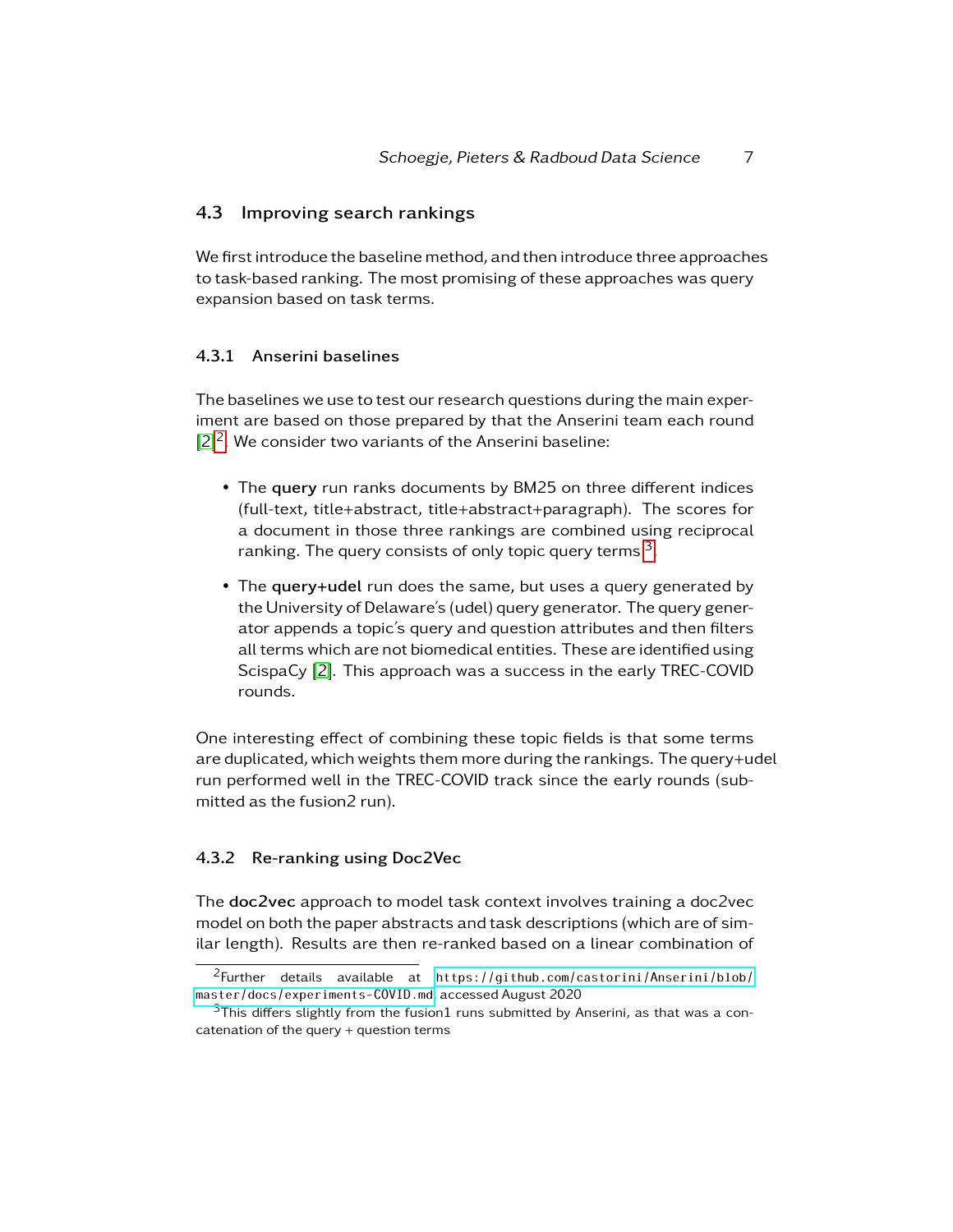their BM25 score and their proximity to the task description vectors. This was tuned on the relevance assessments of the first round, as this was an early submission.

#### 4.3.3 Re-ranking by journals

The journal-based approach re-ranks papers based on the journals they appeared in. Two variants were explored. In the journal.prior version, a prior likelihood is computed that papers from a given journal are relevant. This is based on the proportion of papers from a given journal were relevant in previous rounds. The likelihood is then normalized such that journals with only irrelevant papers get a score of -1, and journals with only relevant papers get a score of 1. Journals without prior information get a score of 0.

The task-dependent journal.task variant is similar. The same procedure is repeated for each task, but this time only using relevance assessments of topics that were manually classified into the current task. The task-based prior scores have some intuitive validity - some high scoring journals for the 'risk factors' task include journals about diabetes and cardiovascular research. These are indeed some of the risk factors in the task description.

In both variants we calculate the relevancy score for each search result as a linear combination of the bm25 ranking and the journal's score. Tuning was performed on the cumulative relevance assessments of the first two rounds, as this run was an early submission to the TREC-COVID track.

#### 4.3.4 Task term expansion

The task-based approach is to perform query expansion using task terms. There is a query+task variant and a query+udel+task variant. The difference is that the latter includes topic question terms in addition to topic query terms.

Task terms were selected from the task description. First, biomedical entities are extracted from the task descriptions using ScispaCy's biomedical entity recognition. In order to keep the query short and specific, a selection of these task terms is made based on their TF-IDF score. This is based on the TF in the task description and the IDF in the collection of paper abstracts. The top n terms are then used, and appended to the query string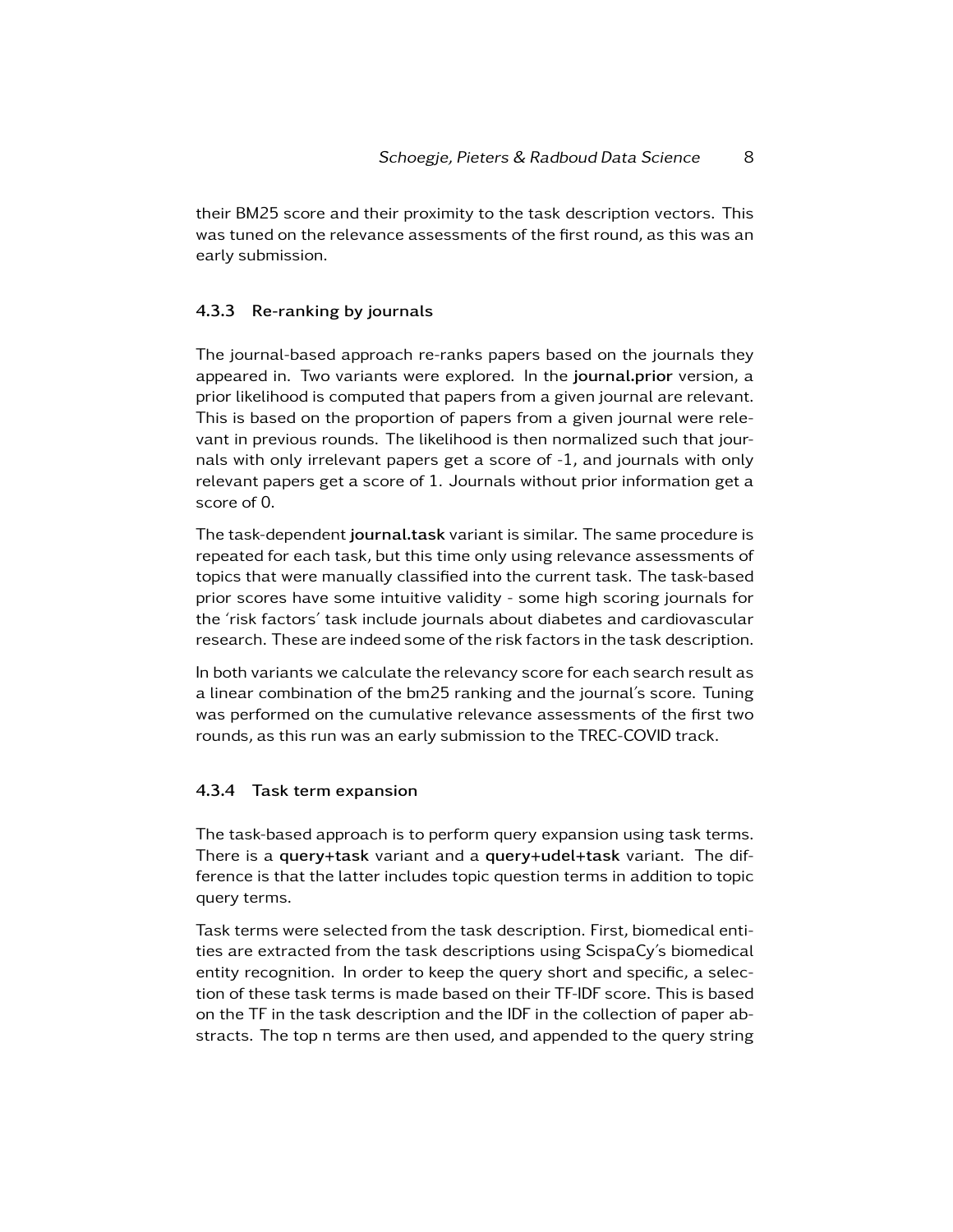Table 2: Parameter selection based on NDCG@20 scores using only the Anserini full-text index and the full round 4 cumulative judgements. Columns indicate the number of task terms added, and rows how the terms are weighted relative to different term types.

| Term weighting                              | 3 terms 5 terms |  |
|---------------------------------------------|-----------------|--|
| 1 query: 1 question: 1 task   0.2915 0.2915 |                 |  |
| 2 query: 2 question: 1 task   0.3452 0.2982 |                 |  |
| 3 query: 3 question: 1 task   0.3668 0.3362 |                 |  |

as new terms. In order to weight the query terms more than task terms, we add duplicates of the original query terms to the new query string. Choosing how many terms should be added, and how these should be weighted is done using the topics and cumulative relevance judgements of the first four rounds.

In order to compare results to the Anserini baseline runs we create similar fusion runs. This entails performing the same ranking with three different indices (full-text, title+abstract and title+abstract+paragraph), and cominging the three scores each search result gets.

When we test this task term expansion using the three indices (using  $n = 3$ ) task terms, and using three duplicates of each query term) we find that adding task terms works best with a full-text index (NDCG@20 = 0*.*3668) and a title+abstract index (NDCG@20 = 0*.*3600). This approach severly underperforms on a title+abstract+paragraph index (NDCG@20 = 0*.*0169). This may be because this approach is very sensitive to paragraphs that use a task term in a different context. Parameters were tuned using the fulltext index, resulting in the scores in Table 2. The results indicate that we should use  $n = 3$  task terms, and that these should be weighted less than query terms.

Because we find our task terms to perform best on the full-text and abstract indices, we create the fusion runs by using only the additional task terms when querying the full-text index.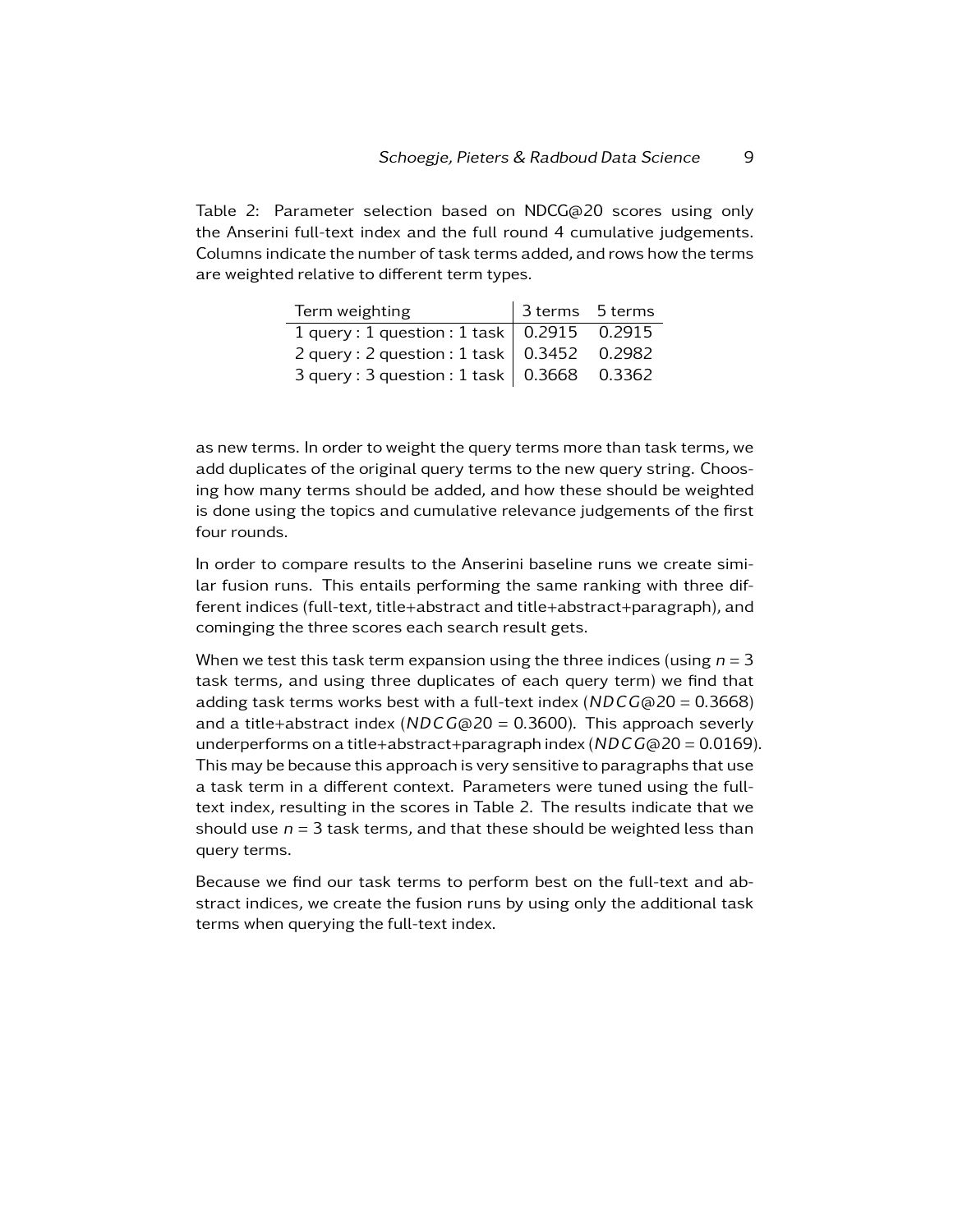## 5 Experiments

All experiments are performed with the cumulative relevance assessments of the TREC-COVID rounds 1 through 4.

### 5.1 Doc2Vec re-ranking

During the first round we generated a BM25 baseline (full-text index) and a re-ranked doc2vec run. The baseline (NDCG@20 = 0*.*2490) outperforms the re-ranked run (NDCG@20 = 0*.*0964). It seems that a proximity between task descriptions and paper abstract in doc2vec space does not imply a semantic similarity.

### 5.2 Journal re-ranking

During the third TREC-COVID round we used the Anserini r3.rf run as a baseline ${}^4$  ${}^4$ , which was compared with the re-ranked **journal.prior** and **jour**nal.task runs. The baseline (NDCG@20 = 0*.*5800) slightly outperforms the approach based on journal priors (NDCG@20 = 0*.*3228) and easily outperforms the task-based alternative (NDCG@20 = 0*.*5406). The taskbased variant of the journal performs much better than the variant based on journal priors. This suggests that there is no objectiveness good journal, but that it depends on the context of the information need. The tasks may have been able to capture some but not enough of this context.

## 5.3 Term expansion

During the main experiment we use the query and query+udel baselines, which let us investigate our research questions. Table 3 displays our results using task-based term expansion, and compare these to the term expansion based on topic question terms.

We find that adding task terms to query terms marginally improves results on NDCG@20, and results in a slightly lower MAP (RQ1). When adding

<span id="page-9-0"></span> $4$ The same query generator as the query+udel baseline we introduced, but uses the abstract index and relevance feedback of the previous rounds instead of fusing results from multiple indices.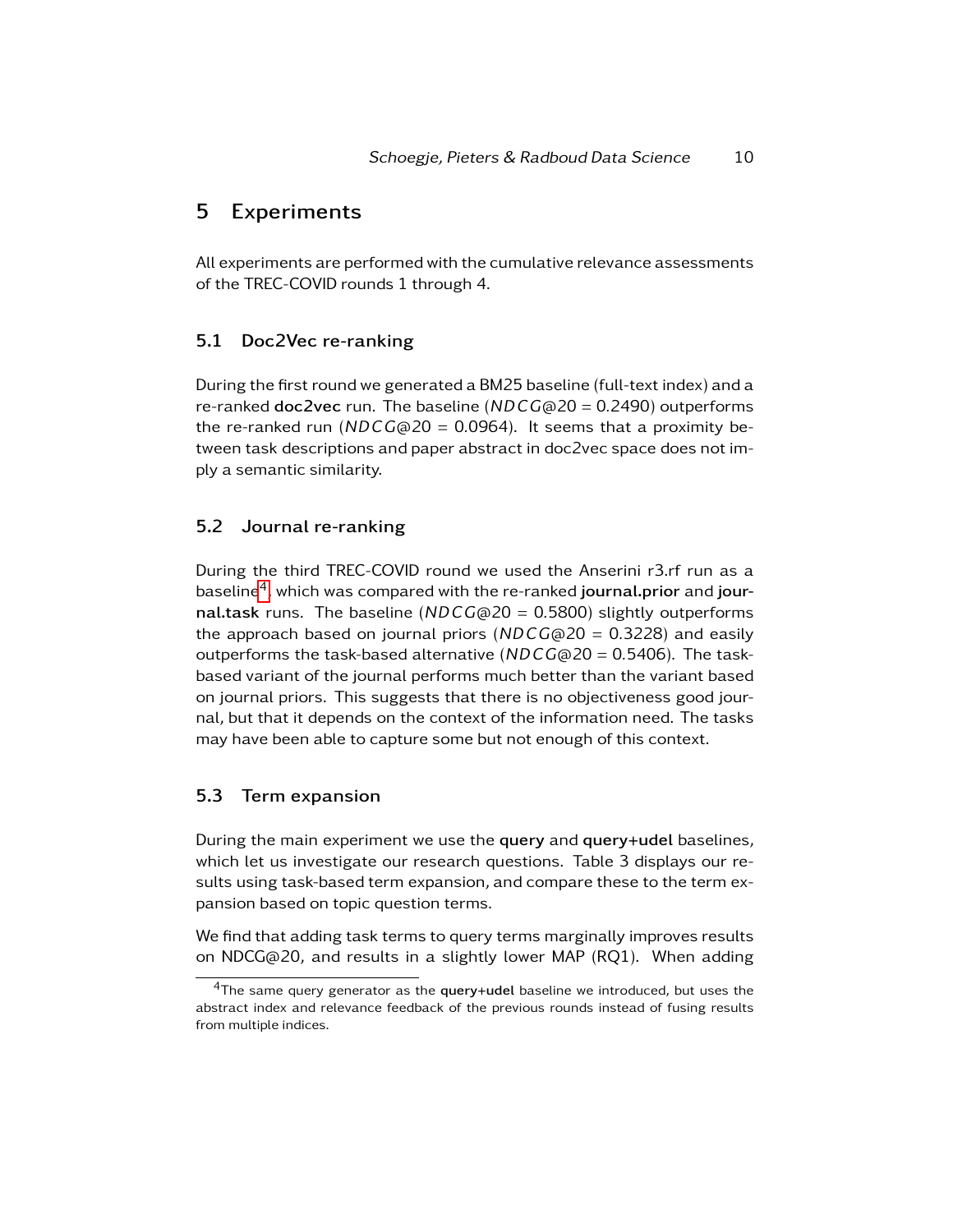|                 | 30 topics |        | 45 topics |        |
|-----------------|-----------|--------|-----------|--------|
|                 | NDCG@20   | MAP    | NDCG@20   | MAP    |
| query           | 0.4290    | 0.1626 | 0.4316    | 0.1910 |
| query+udel      | 0.5073    | 0.2082 | 0.4956    | 0.2300 |
| query+task      | 0.4433    | 0.1620 | 0.4446    | 0.1893 |
| query+udel+task | 0.4929    | 0.2080 | 0.4907    | 0.2293 |

Table 3: Comparing fusion runs with various query term selection on the cumulative round 4 assessments.

these to a query that already contains question terms the MAP decreases (RQ2). It appears results were not significantly improved. The tasks describe the search intent at a higher/more abstract level than the topic question. When considering the findings in TREC's precision medicine track we find a potential explanation, as it was shown that using hyponyms during term expansion has a negative effect on search rankings [\[12\]](#page-15-1). The search tasks we identified may be too generic, and having more specific tasks may improve the efficacy of our approach. The scores of the query+udel run show a clear potential for improvements available by formulating better queries.

The scores remained consistent, and even slightly improved as new topics were introduced. This suggests that the tasks identified are stable and complete enough to deal with new topics (RQ3).

## 6 Conclusions

A successful strategy during early rounds of the TREC-COVID track was to extend a user's query with other relevant terms. We explored task-based search for the scientific COVID-19 literature, which allowed us to generate task terms that the user might not have entered. Our approach to taskbased ranking involved three main steps. We 1) identified search tasks based on research goals in the scientific community; 2) classified search queries into those search tasks; and 3) adjusted search rankings based on the task context of a given search query.

First, potential search tasks were identified and gathered in a task framework based on Kaggle's initial COVID challenge and WHO (COVID) research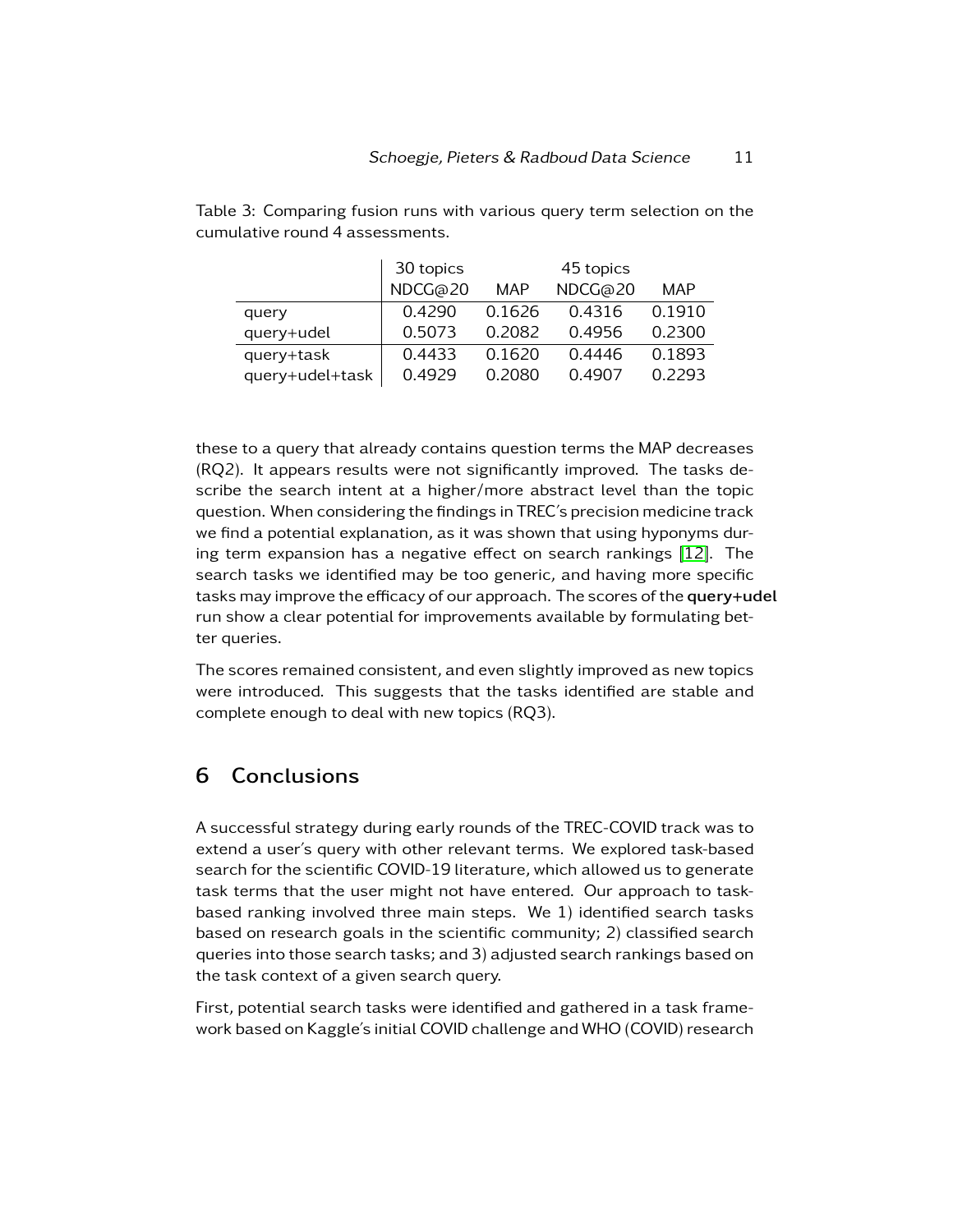roadmap. Second, queries were manually mapped into tasks. Automatic task classification was explored, using an approach based on retrieving task descriptions from a small search engine, but it was found to be unsatisfactory. Third and finally, three methods were compared to improve search rankings based on the task context. Of these, the most promising approach was a query expansion approach that added task terms selected from task descriptions. The terms added were the biomedical entity terms with the highest TF-IDF score.

We found that using too many task terms negatively affect the search ranking, possibly due to query drift. We also found that task terms should be weighted less than query terms, and that this approach does not work with a paragraph index.

Our approach slightly improved NDCG@20 scores compared to using only query terms (RQ1). Our approach to query generation did not yet reach the potential that others have shown when using terms from a topic's question field, although question terms may not be available in a real life search situation. Our approach is a step towards achieving similar scores without requiring users to input additional terms.

When combining our method with the query generator based on topic question terms we find that the combination is less than the sum of its parts. This suggests that the question-based terms and the task-based terms do not reflect independent aspects of the information needs (RQ2). This leads to the hypothesis that the tasks represent the same information needs as the topic question, but that the information needs at the task level are too generic. If we identify more specific search tasks we may achieve better results.

The scores of our approach did not drop as new topics were introduced, suggesting that the task categorization was stable and complete enough to deal with these topics (RQ3).

In conclusion, our approach to modelling search task context slightly improved results over the baseline. This may be because the search tasks we identified capture information needs at a level that is too generic to improve search results much. The TREC-COVID track demonstrated the value of formulating better queries, and we in turn demonstrated that search task context could play a role in this.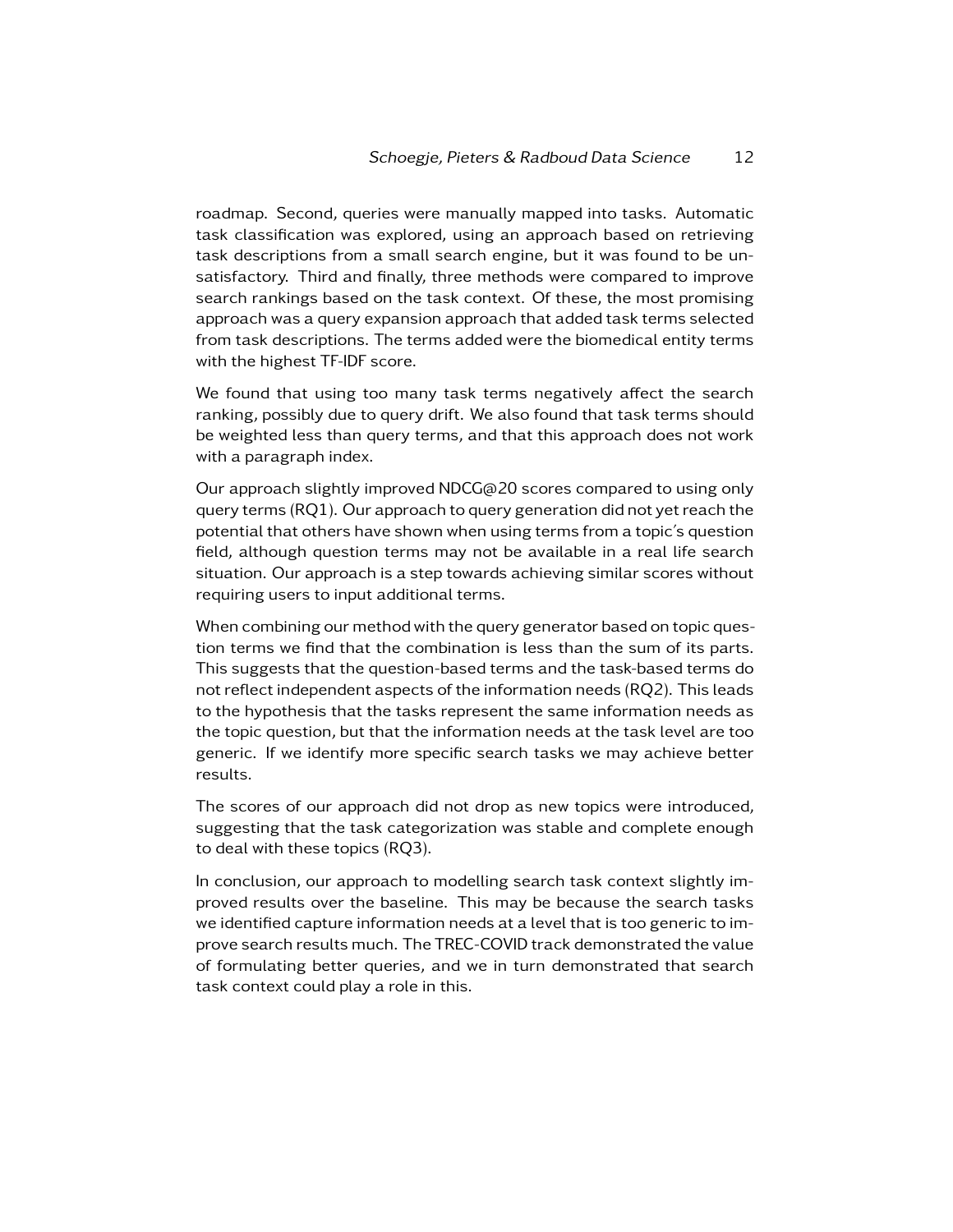## 7 Discussion

The challenge re-affirmed the value of traditional, fundamental concepts of IR such as query and document representation, and learning from relevance feedback. One example is how well the SMART system performed [\[13\]](#page-15-2), which employs older technologies that were tuned well, based on experience.

### 7.1 Dead ends

We explored a number of methods which did not make it into the final approach. In the interest of reporting negative results, we mention these here.

## 7.1.1 Filtering non-COVID papers

An alternative method we tried was to filter documents in the CORD-19 dataset that were not specifically about COVID-19, but instead about related topics such as older viruses. This is a significant portion of the dataset - a majority of the documents in the dataset were published pre-2019. Evidence Partners created a distilled dataset using a combination of user annotations and machine learning in order to remove duplicates and doc-uments not about COVID-19<sup>[5](#page-12-0)</sup>. Filtering our results using this approach made results slightly worse, which suggests that search results from related topics are important to the new COVID topics.

### 7.1.2 Task term selection

Additional attempts to select task terms were based on 1) selecting terms from the documents that were relevant for a given task and 2) selecting words from the task titles rather than the full descriptions. Neither were as effective as the final method.

<span id="page-12-0"></span><sup>5</sup><https://www.evidencepartners.com/resources/COVID-19-resources/>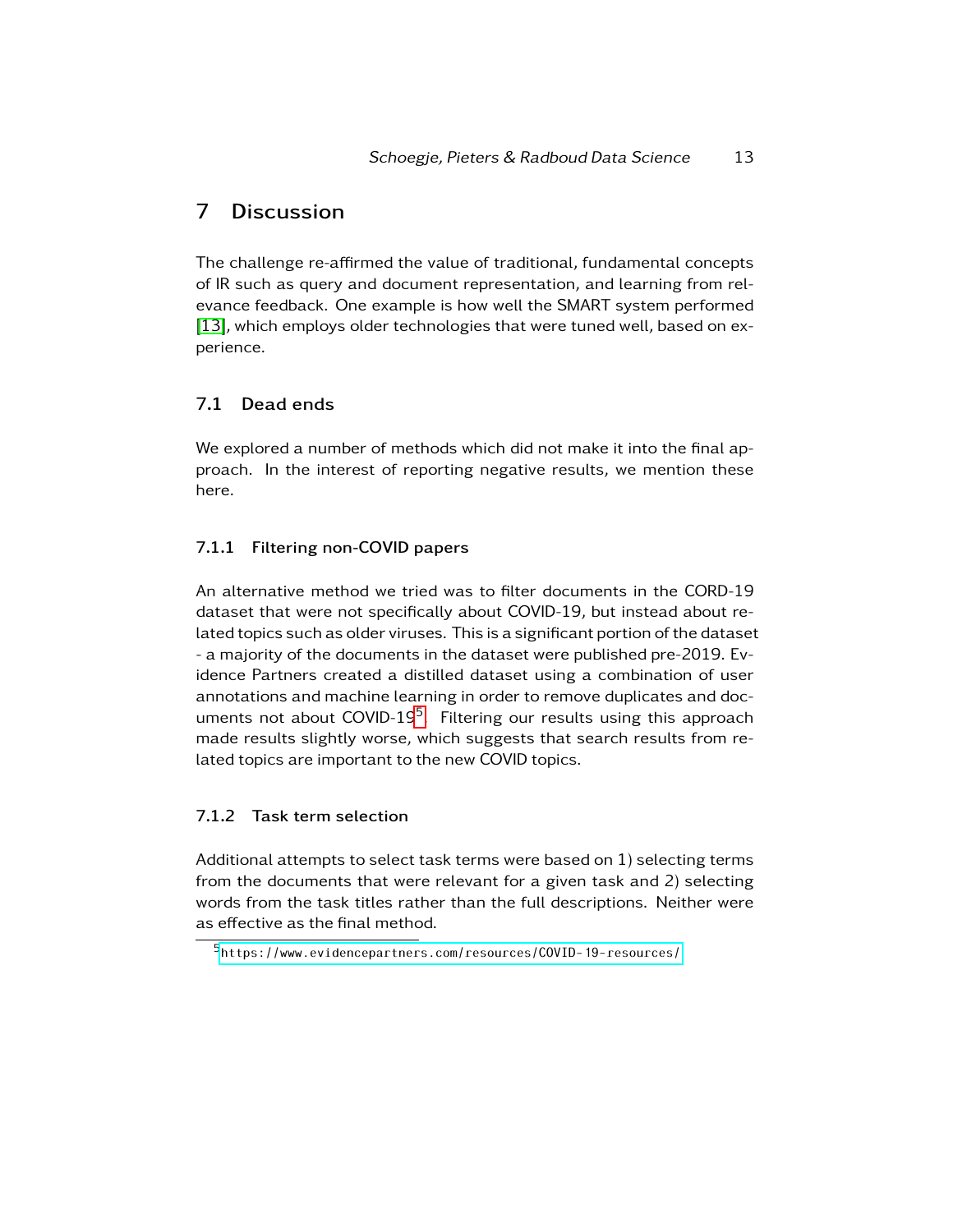#### 7.1.3 Annotator classification confidence

We developed two variant systems that incorporated the annotator's confidence score in a manual classification (in three levels). The first variant only tailored rankings to task context when classification confidence was high, and in the second variant the annotator confidence was proportional to how strongly task context affected search rankings. Both variants lowered MAP and NDCG scores.

#### 7.1.4 Faceted task framework

We briefly explored an alternative domain-specific task framework that identified a small set of orthogonal task facets, which would be used to represent a large number of specific tasks. This approach is inspired by the generic faceted task categorization put forward by Li and Belkin [\[14\]](#page-15-3). Two examples of this kind of facet are the level of infection (individual/population level) and the topic facet (virus, transmission, host). These facets could combine to form goals such as epidemiology tasks (population level, transmission) or physical infection (individual level, transmission). This line of research was abandoned as we did not find a successful method to (re)rank documents based on the facets of a task.

## References

- <span id="page-13-0"></span>[1] Ellen M. Voorhees, Tasmeer Alam, Steven Bedrick, Dina Demner-Fushman, William R. Hersh, Kyle Lo, Kirk Roberts, Ian Soboroff, and Lucy Lu Wang. TREC-COVID: constructing a pandemic information retrieval test collection. CoRR, abs/2005.04474, 2020.
- <span id="page-13-1"></span>[2] Edwin Zhang, Nikhil Gupta, Raphael Tang, Xiao Han, Ronak Pradeep, Kuang Lu, Yue Zhang, Rodrigo Nogueira, Kyunghyun Cho, Hui Fang, and Jimmy Lin. Covidex: Neural ranking models and keyword search infrastructure for the COVID-19 open research dataset. CoRR, abs/2007.07846, 2020.
- <span id="page-13-2"></span>[3] Lucy Lu Wang, Kyle Lo, Yoganand Chandrasekhar, Russell Reas, Jiangjiang Yang, Darrin Eide, Kathryn Funk, Rodney Kinney, Ziyang Liu, William Merrill, Paul Mooney, Dewey Murdick, Devvret Rishi, Jerry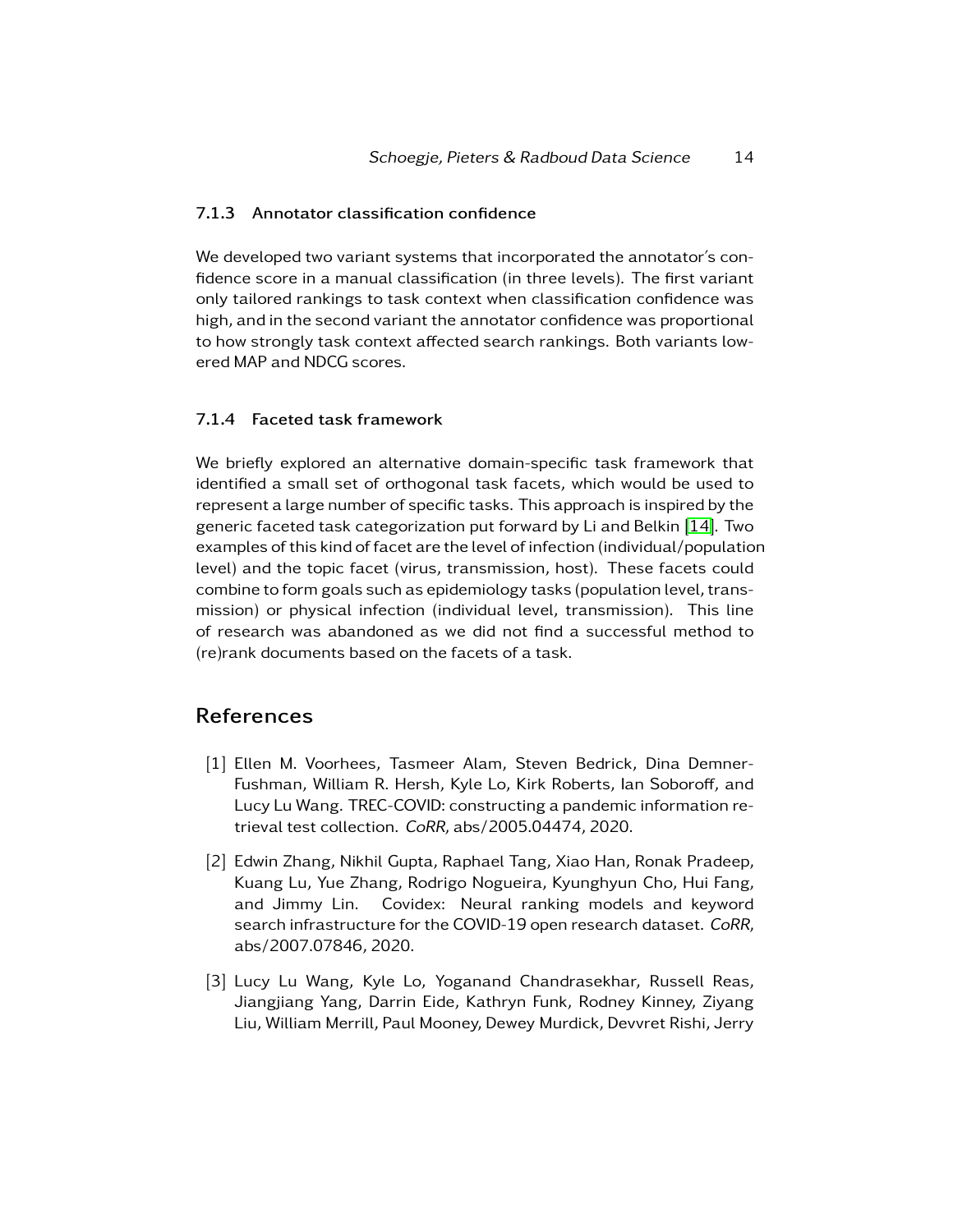Sheehan, Zhihong Shen, Brandon Stilson, Alex D. Wade, Kuansan Wang, Chris Wilhelm, Boya Xie, Douglas Raymond, Daniel S. Weld, Oren Etzioni, and Sebastian Kohlmeier. CORD-19: the covid-19 open research dataset. CoRR, abs/2004.10706, 2020.

- <span id="page-14-0"></span>[4] Kirk Roberts, Tasmeer Alam, Steven Bedrick, Dina Demner-Fushman, Kyle Lo, Ian Soboroff, Ellen Voorhees, Lucy Lu Wang, and William R Hersh. Trec-covid: Rationale and structure of an information retrieval shared task for covid-19. Journal of the American Medical Informatics Association, 2020.
- <span id="page-14-1"></span>[5] Kirk Roberts and Dina Demner-Fushman. Posts in "re: I am disappointed that i am doing so well". [https://groups.google.com/](https://groups.google.com/g/trec-covid/c/DY9e0rZmIDA/m/_qChnEJpAwAJ) [g/trec-covid/c/DY9e0rZmIDA/m/\\_qChnEJpAwAJ](https://groups.google.com/g/trec-covid/c/DY9e0rZmIDA/m/_qChnEJpAwAJ). Accessed: 18-10- 2020.
- <span id="page-14-2"></span>[6] Andrei Z. Broder. A taxonomy of web search. SIGIR Forum, 36(2):3–10, 2002.
- <span id="page-14-3"></span>[7] Daniel E. Rose and Danny Levinson. Understanding user goals in web search. In Stuart I. Feldman, Mike Uretsky, Marc Najork, and Craig E. Wills, editors, Proceedings of the 13th international conference on World Wide Web, WWW 2004, New York, NY, USA, May 17-20, 2004, pages 13–19. ACM, 2004.
- <span id="page-14-4"></span>[8] Michael Völske, Ehsan Fatehifar, Benno Stein, and Matthias Hagen. Query-task mapping. In Benjamin Piwowarski, Max Chevalier, Éric Gaussier, Yoelle Maarek, Jian-Yun Nie, and Falk Scholer, editors, Proceedings of the 42nd International ACM SIGIR Conference on Research and Development in Information Retrieval, SIGIR 2019, Paris, France, July 21-25, 2019, pages 969–972. ACM, 2019.
- <span id="page-14-5"></span>[9] Matthew Mitsui and Chirag Shah. Bridging gaps: Predicting user and task characteristics from partial user information. In Benjamin Piwowarski, Max Chevalier, Éric Gaussier, Yoelle Maarek, Jian-Yun Nie, and Falk Scholer, editors, Proceedings of the 42nd International ACM SIGIR Conference on Research and Development in Information Retrieval, SIGIR 2019, Paris, France, July 21-25, 2019, pages 415–424. ACM, 2019.
- <span id="page-14-6"></span>[10] Mark Neumann, Daniel King, Iz Beltagy, and Waleed Ammar. Scispacy: Fast and robust models for biomedical natural language processing.